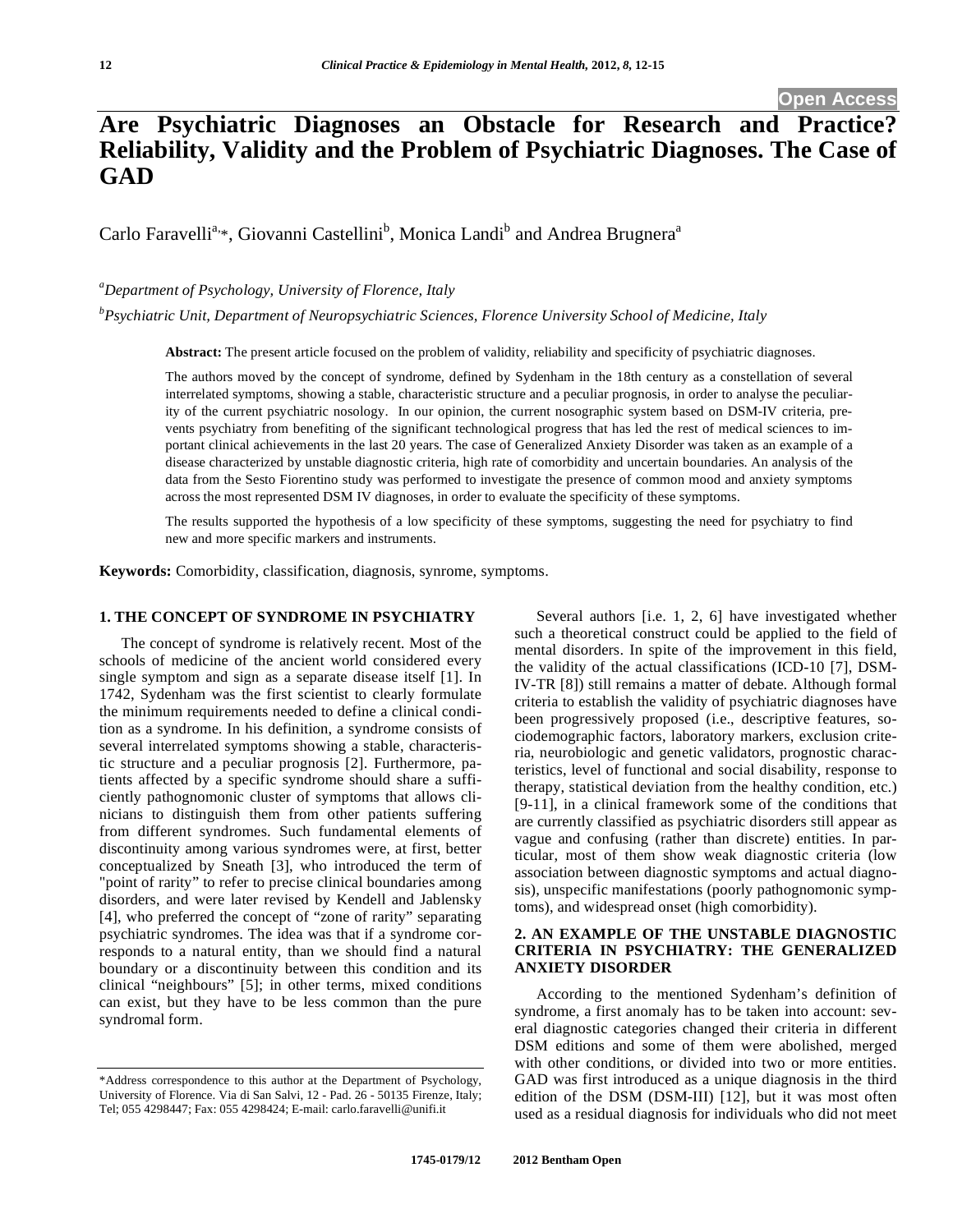diagnostic criteria for another anxiety disorder [13]. Considering the difficulty to discriminate between GAD and other disorders [14-15], the definition of GAD and the associated symptoms were substantially revised in the further edition of DSM. As a consequence, the DSM-IV-TR [8] considered GAD as an independent diagnosis among the anxiety disorders, characterized by "excessive, uncontrollable worry about a variety of topics that occurs more days than not for a period of at least six months". The worry causes distress and/or functional impairment, and is associated with at least three of the following features: restlessness or feeling keyed up or on edge, being easily fatigued, difficulty concentrating or mind going blank, irritability, muscle tension, and sleep disturbance (difficulty falling or staying asleep, or restless unsatisfying sleep) [8]. Indeed, four out of the six associated physical symptoms of GAD (i.e. restlessness, fatigue, difficulty concentrating, sleep difficulties, obsessive rumination, somatization) are also part of the diagnostic criteria for Major Depressive Disorder [16, 17]. Furthermore, symptoms required for GAD diagnosis are also present in other anxiety disorders, as closer overlaps probably exist between GAD and Panic Disorder or Social Anxiety Disorder [18].

In general the nosographic ambiguity - which is related to different psychiatric diagnoses - makes it very hard to define a stable constellation of interrelating symptoms and to characterize a specific population of patients with a specific diagnosis. The uncertain psychopathologic boundary of many psychiatric conditions seems to further move these disorders away from the original definition of discrete syndromes.

#### **3. THE PROBLEM OF COMORBIDITY**

The psychiatric comorbidity – defined as co-occurrence of two or more psychiatric diagnoses in the same patient – raised a significant concern in the debate on the categorization of psychiatric disorders. The concept of comorbidity was first introduced by Feinstein [19] to denote those cases in which a 'distinct additional clinical entity' occurred during the clinical course of a patient having an index disease. This concept was recently used to indicate not only those cases in which a patient receives both a psychiatric and a general medical diagnosis, but also those cases in which two or more psychiatric diagnoses are present in the same patient [20]. The lack of well-defined and specific symptoms for many disorders and the high rates of GAD comorbidity with other anxiety and mood disorders make it difficult for the clinician to perform a reliable differential diagnosis and to correctly identify this condition [18, 21]. Moreover, neurotic symptoms appear to be more frequent in mixed or associated forms than as parts of pure conditions. Again, the high rate for GAD comorbidity was considered to challenge the validity of this diagnosis. The different revisions of DSM criteria for GAD did not solve the matter of comorbidity, and its high rates of co-occurrence with other anxiety or mood disorder are still widely reported [13, 22-27].

# **4. SYMPTOMS OVERLAP: EXPERIMENTAL DATA FROM THE SESTO FIORENTINO STUDY**

To support the concerns raised above, we performed further analyses of the data from the Sesto Fiorentino Study, a large community study, which has been described in detail elsewhere [28]. The main feature of this study is that psychi-



**Fig. (1).** Occurrence of specific symptoms across different diagnoses.

Vertical Axis reports percentage of occurrence of the symptoms according to different diagnoses.

atric symptoms are assessed "bottom up", i.e. regardless of the diagnosis: diagnostic categories are built up later, by computerized algorithms. There are several advantages of focusing on symptoms rather than diagnoses. Such an approach does not depend on pre-constructed nosological theories, allows the analysis of natural aggregations of symptoms even below their diagnostic cutoff points [29], permits the comparison of the qualitative and quantitative aspects [30], and can be useful to investigate specificity of diagnostic symptoms.

We evaluated the presence of some common mood and anxiety symptoms across the most represented DSM IV diagnoses (Fig. **1**). It is clear that these symptoms occur transversally in a variety of diagnostic categories, with little variations from each other. As far as the GAD symptoms are concerned, a further analysis was performed on the data from the Sesto Fiorentino study: we tested for significant differences in each of the GAD symptom reported in Fig. (**1**), across diagnostic categories. This analysis generally confirmed the lack of specificity of the reported symptoms.

These results confirmed that the symptoms which are required for a diagnosis of Major Depressive Episode or Generalized Anxiety Disorder are essentially non-specific.

Moreover, symptoms tend to be considered as "stand alone", independently of the presence of other symptoms, whereas in the clinical practice the co-occurrence of other symptoms may consistently modify the interpretation of the clinical presentation. Suicidal thoughts accompanied by delusions of guilt are considered potentially more dangerous than suicidal ideation plus hystrionic features.

The application of the categorical model in psychiatry is likely to be different from the one used in other medical sciences. In general medicine, symptoms are considered either non-specific (fever or fatigue may be taken as an example), or specific (such as the aspect of blisters in HZV infection). In medicine we do not count symptoms in order to make a diagnosis: peritonitis and flu may share some symptoms, for example fever, pallor or fatigue (non-specific), but they cannot be used to make up the diagnosis of peritonitis with a comorbid flu, and in any case if a peritonitis is present, none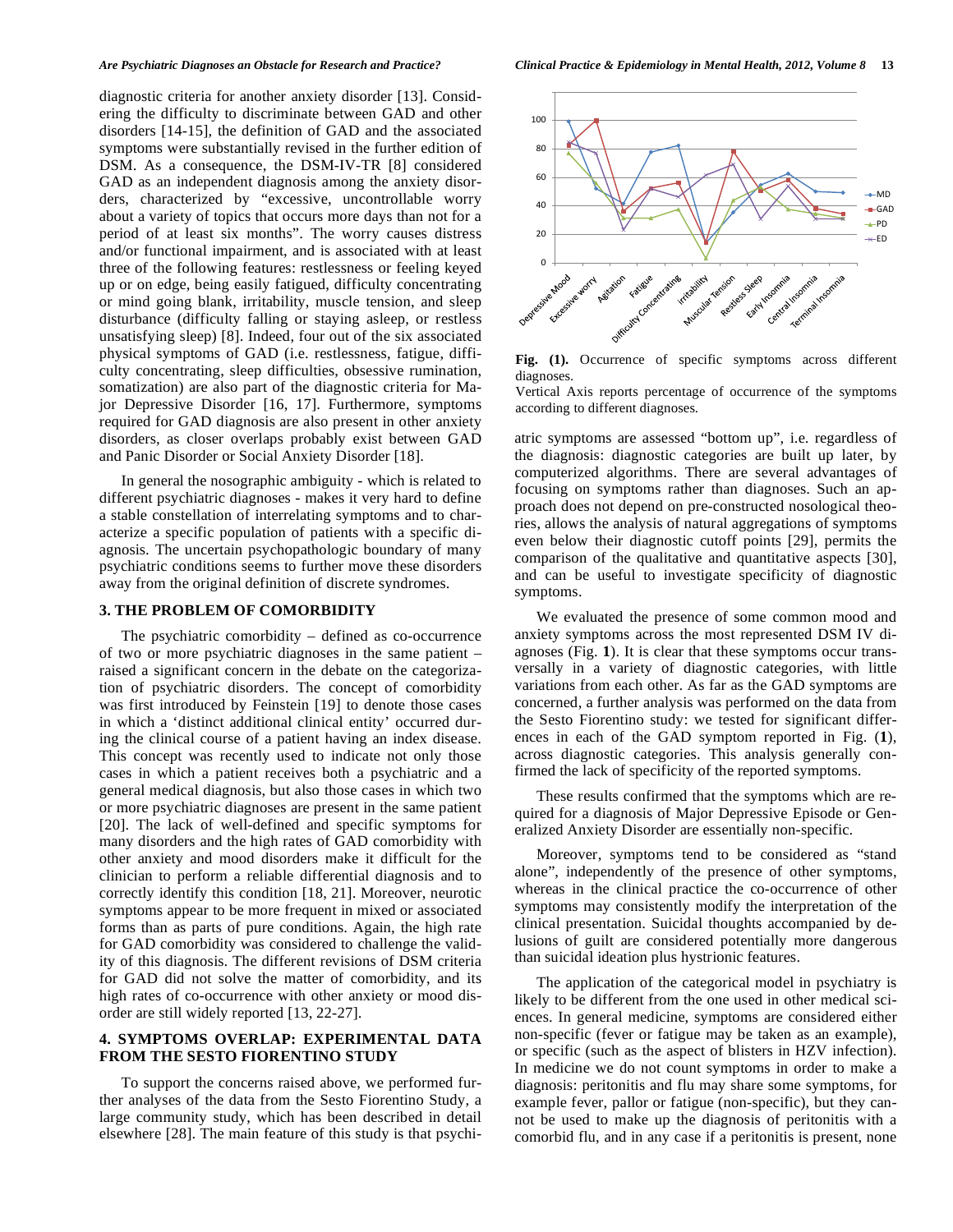would assign the same value to the symptom "fatigue" and to the one "abdominal guarding exacerbated by moving peritoneum".

DSM-III and its successors, became universally and uncritically accepted as the ultimate authority on psychopathology and diagnosis. DSM forms the basis for psychiatric teaching to both residents and undergraduates. Although it represents an undoubted progress for reliability and communication between clinicians and researchers, the price that psychiatry had to pay for these benefits is very high: the diagnostic process lost out in terms of sophistication and specificity.

According to Andreasen [30], our data demonstrated that diagnostic criteria include only some characteristic symptoms of a given disorder but they were never intended to provide a comprehensive description.

Validity has been sacrificed to achieve reliability. DSM diagnoses have given researchers a common nomenclature but probably the wrong one. Although creating standardized diagnoses that would facilitate research was a major goal, DSM diagnoses are not useful for research because of their lack of validity. Since the core features of mental illness were mainly unknown, both the symptom pattern and the prognostic value (e.g. duration, course and severity) of psychiatric syndromes were defined arbitrarily and conventionally. Many examples can be mentioned to support this idea, ranging from the scarce agreement between DSM/ICD classification systems [31, 32] to the lack of validity of schizophrenia subtypes [33] and the problems inherent in the diagnosis of some psychiatric disorders (i.e. schizoaffective disorder) [34, 35]. Therefore, the validity of the present nosology has never been sufficiently demonstrated. On the contrary, the premise that original DSM diagnostic categories are primarily artificial and have no confirmed value of elementary clinical entities, is usually forgotten. This shortness of memory can push psychiatrists to think that DSM/ICD diagnoses are natural categorical entities (a phenomenon that Van Praag called "nosologomania"), thus making them accept unconditionally and uncritically the current classification system and ignore alternative models [36]. Many authors believe that this might represent a rather blind approach that may be either dangerous or useless in terms of application in biological and psychopharmacological research. In fact, most of the available scientific studies are actually based on the current arbitrary classification, even if it may not match with the correspondent biological and clinical sources. On the other hand, studies based on the socalled dimensional approach to psychopathology [37-39] show a relative aspecificity of diagnostic categories and provide robust examples of usefulness of reasoning, in terms of symptom clusters.

In our opinion, the current nosographic system prevents psychiatry from benefiting of the significant technological progress that has led the rest of medical sciences to important clinical achievements in the last 20 years. In the future, psychiatry will be probably able to find new and more specific markers and instruments [40, 41].

# **ABBREVIATIONS**

| <b>MD</b> | $=$ | Major Depression             |
|-----------|-----|------------------------------|
| GAD       | $=$ | Generalized Anxiety Disorder |
| PD.       | $=$ | Panic Disorder               |
| ED        | $=$ | Eating Disorder              |

### **CONFLICT OF INTEREST**

None declared.

# **ACKNOWLEDGEMENT**

None declared

#### **REFERENCES**

- [1] Kendell RE. The concept of disease and its implications for psychiatry. Br J Psychiatry 1975; 127: 305-15.
- [2] Häfner H. The concept of disease in psychiatry. Psychol Med 1987; 17(1): 11-4.
- [3] Sneath PH. Some thoughts on bacterial classification. J Gen Microbiol 1957; 17: 184-200.
- [4] Kendell R, Jablensky A. Distinguishing between the validity and utility of psychiatric diagnoses. Am J Psychiatry 2003; 160(1): 4- 12.
- [5] Kendell RE, Brockington IF. The identification of disease entities and the relationship between schizophrenic and affective psychoses. Br J Psychiatry 1980; 137: 324-31.
- [6] Wakefield JC. The concept of mental disorder. On the boundary between biological facts and social values. Am Psychol 1992; 47: 373-88.
- [7] World Health Organisation. ICD-10 Classifications of mental and behavioural disorders: clinical descriptions and diagnostic guidelines. Geneva; 1992.
- [8] American Psychiatric Association. Diagnostic and Statistical Manual of Mental Disorder, 4th ed. APA, Washington DC; 2000.
- [9] Robins E, Guze SB. Establishment of diagnostic validity in psychiatric illness: its application to schizophrenia. Am J Psychiatry 1970; 126: 983-7.
- [10] Kendler KS. The nosologic validity of paranoia (simple delusional disorder): a review. Arch Gen Psychiatry 1980; 37: 699-706.
- [11] Andreasen NC. The validation of psychiatric diagnosis: new models and approaches (editorial). Am J Psychiatry 1995; 152: 161-2.
- [12] American Psychiatric Association. Diagnostic and Statistical Manual of Mental Disorder, 3rd ed. APA, Washington DC; 1980.
- [13] Brown TA, Marten PA, Barlow DH. Discriminant validity of the symptoms constituting the DSM III-R and DSM IV associated symptom criterion of generalized anxiety disorder. J Anxiety Dis 995; 9: 317-28.
- [14] Marten PA, Brown TA, Barlow DH, Borkovec TD, Shear MK, Lydiard RB. Evaluation of the ratings comprising the associated symptom criterion of DSM-III-R generalized anxiety disorder. J Nerv Ment Dis 1993; 181: 676-82.
- [15] Brown TA, Barlow DH. A Proposal for a Dimensional Classification System Based on the Shared Features of the DSM-IV Anxiety and Mood Disorders: Implications for Assessment and Treatment. Psychol Assess 2009; 21: 256-71.
- [16] Mennin DS, Heimberg RG, Fresco DM, Ritter MR. Is generalized anxiety disorder an anxiety or mood disorder? Considering multiple factors as we ponder the fate of GAD. Depress Anxiety 2008; 25: 289-99.
- [17] Sunderland M, Mewton L, Slade T, Baillie A. Investigating differential symptom profiles in major depressive episode with and without generalized anxiety disorder: true co-morbidity or symptom similarity? J Psychol Med 2010; 40: 1113-23.
- [18] Rickels K, Rynn MA. What is generalized anxiety disorder? J Clin Psychiatry 2001; 62: 4-12.
- [19] Feinstein AR. The pre-therapeutic classification of co-morbidity in chronic disease. J Chron Dis 1970; 23: 455-68.
- [20] Maj M. "Psychiatric comorbidity": an artefact of current diagnostic systems? Br J Psychiatry 2005; 186: 182-4.
- [21] Andrews G. Classification of neurotic disorders. J R Soc Med 1990; 83: 606-7.